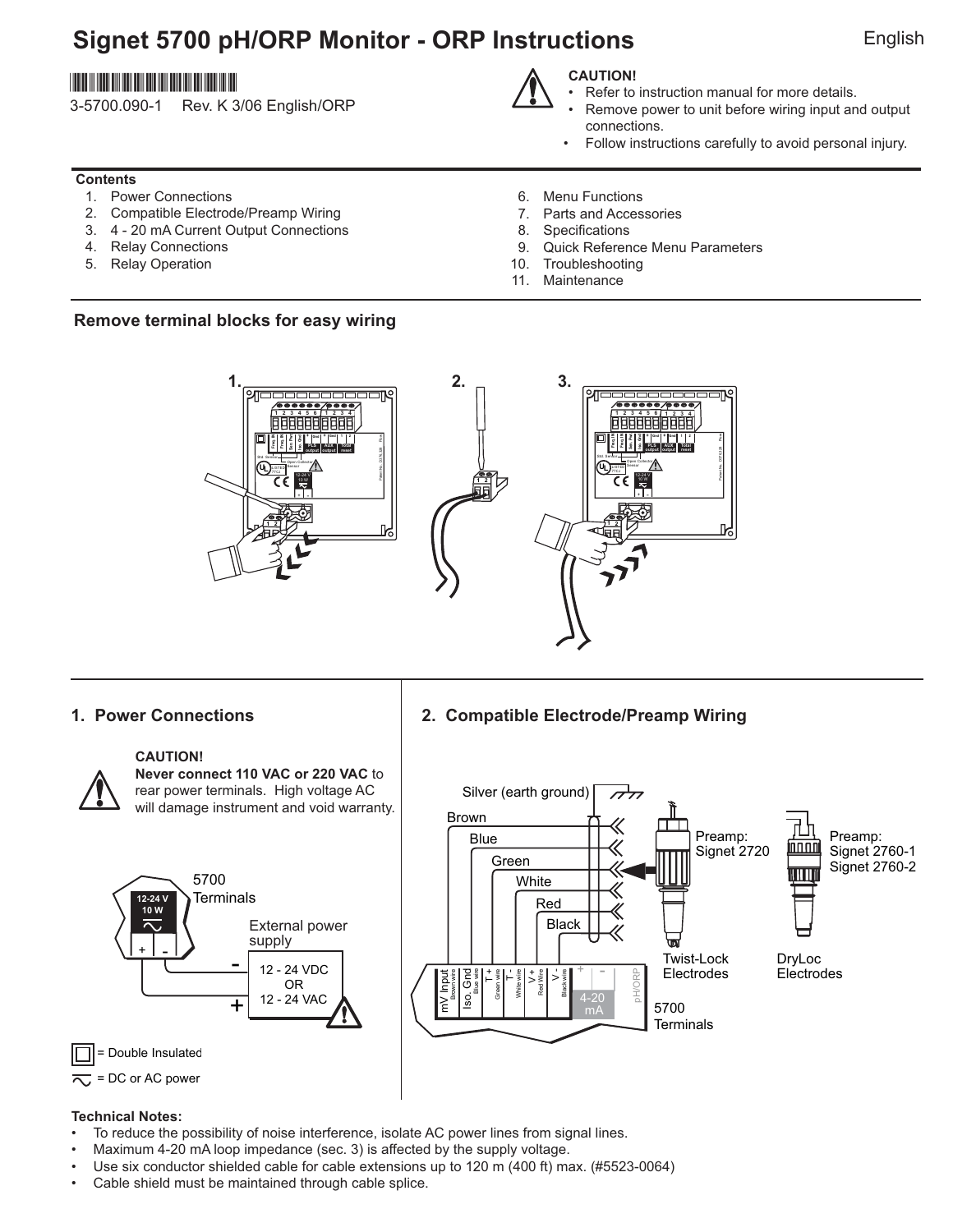## **3. 4 - 20 mA Current Output Connections**

### **Technical Notes:**

\*\*1/8A fuse recommended (customer supplied)

4-20 mA output is internally powered (non-isolated), maximum loop impedance 350  $Ω$  with a 12 V instrument supply voltage, 950  $\Omega$  with a 24 V instrument supply voltage.

To isolate output and prevent ground loop problems:

- 1. Use monitor device with isolated inputs, or
- 2. Use separate DC supply for 5700 and monitor device, or
- 3. Power 5700 with12 24 VAC step down transformer

## **4. Relay Connections**

Two internal relay contact sets (COM, NO, and NC) may be used for external device control. Front panel LED annunciators indicate the activation status of each relay. Each relay can control up to two devices simultaneously, as shown. Relay operation modes include Low alarm, High alarm, and Proportional Pulse (sec. 5).

Common device connections include:

- Pulse mode metering pump control
- Pulse mode solenoid valve control
- Low or High mode warning lamps
- Low or High mode bells or sirens
- Low or High mode external heavy-duty relay

### **Wiring Example Right**

Device A **IS** powered when relay 2 is de-energized (front panel LED "off"). Power is discontinued when the relay 2 setpoint is reached (front panel LED "on"). Device B **IS NOT** powered when the relay 2 is de-energized. Power is applied after the relay 2 setpoint is reached.

## **5. Relay Operation**





#### **Technical Notes:**

- Maximum relay contact ratings: 5 A @ 30 VDC, 5 A @ 125 VAC, or 3 A @ 250 VAC
- An external heavy-duty relay must be used for devices with surge currents or operating currents that exceed the above specifications.



#### C. Proportional PULSE mode

The proportional pulse relay configuration is primarily designed for metering pump control. The operator is prompted to enter a minimum and maximum ORP setpoint and maximum pulse rate for the assigned relay (sec. 6.3F, 6.3G). Relay pulse width is fixed at 130 ms. Refer to the operation examples below.

• Metering pump chemical addition (dry contact activation type required)

#### Example 1 (right):

As the process ORP rises above the minimum pulse setpoint (-500 mV) the relay begins pulsing; triggering the metering pump for chemical addition. As the ORP continues to rise, pulsing accelerates proportionally until the maximum programmed pulse rate of 300 pulses/minute and setpoint (+500 mV) are reached, forcing the process ORP back down to intended levels (e.g. ≤ -500 mV).

#### Example 2 (right):

As the process ORP falls below the minimum pulse setpoint (+500 mV) the relay begins pulsing; triggering the metering pump for chemical addition. As the ORP continues to decrease, pulsing accelerates proportionally until the maximum programmed pulse rate of 300 pulses/minute and setpoint (-500 mV) are reached, forcing the process ORP back up to intended levels (e.g.  $\geq$  +500 mV).



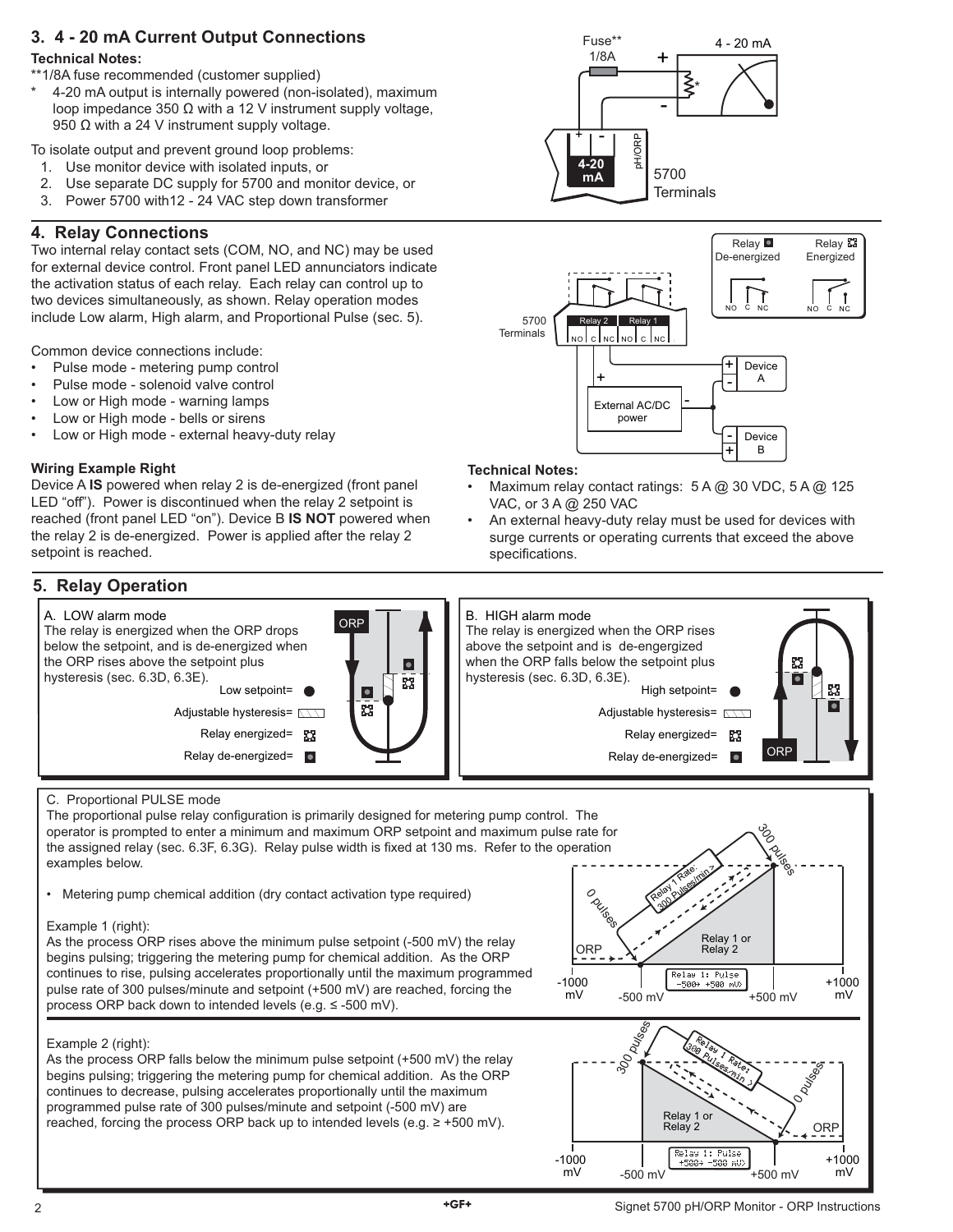### **6. Menu Functions**

To access either CALIBRATE or OPTIONS menus, press and hold the ENTER key as illustrated below:



#### **Menus:**

- **VIEW menu (sec. 6.1):** The VIEW menu is displayed during standard operation. The operator can navigate freely through the menu by pressing either UP or DOWN arrow keys.
- **CALIBRATE Menu (sec. 6.3):** The CALIBRATE menu contains all critical display setup and output parameters. A simple security code feature prevents unauthorized tampering. The operator is required to enter a simple access code for menu access. The same code also unlocks OPTIONS menus.
- **OPTIONS Menu (sec. 6.4):** The OPTIONS menu contains setup and display features that are seldom accessed for minor display or output adjustments.
- **Reversible Dial** Your 5700 includes a reversible dial face for pH use. See enclosed pH manual for operation details.



mV and Raw (uncalibrated) input mV from ORP electrode/preampli-

programmed min and max meter

shows the programmed operation mode and setpoint for relay 1

shows the programmed operation mode and setpoint for relay 2

shows a user defined setup date

 maintenance records. This feature is not an internal timer or

key to access the EASY CAL buffer calibration procedure (sec.

loop current output level.

range (sec. 6.3A)

fier

(sec. 6.3D-E)

(sec. 6.3D-E)

for

calender.

## **6.1 VIEW Menu**



See EASY CAL Procedure (Section 6.2) 6.2).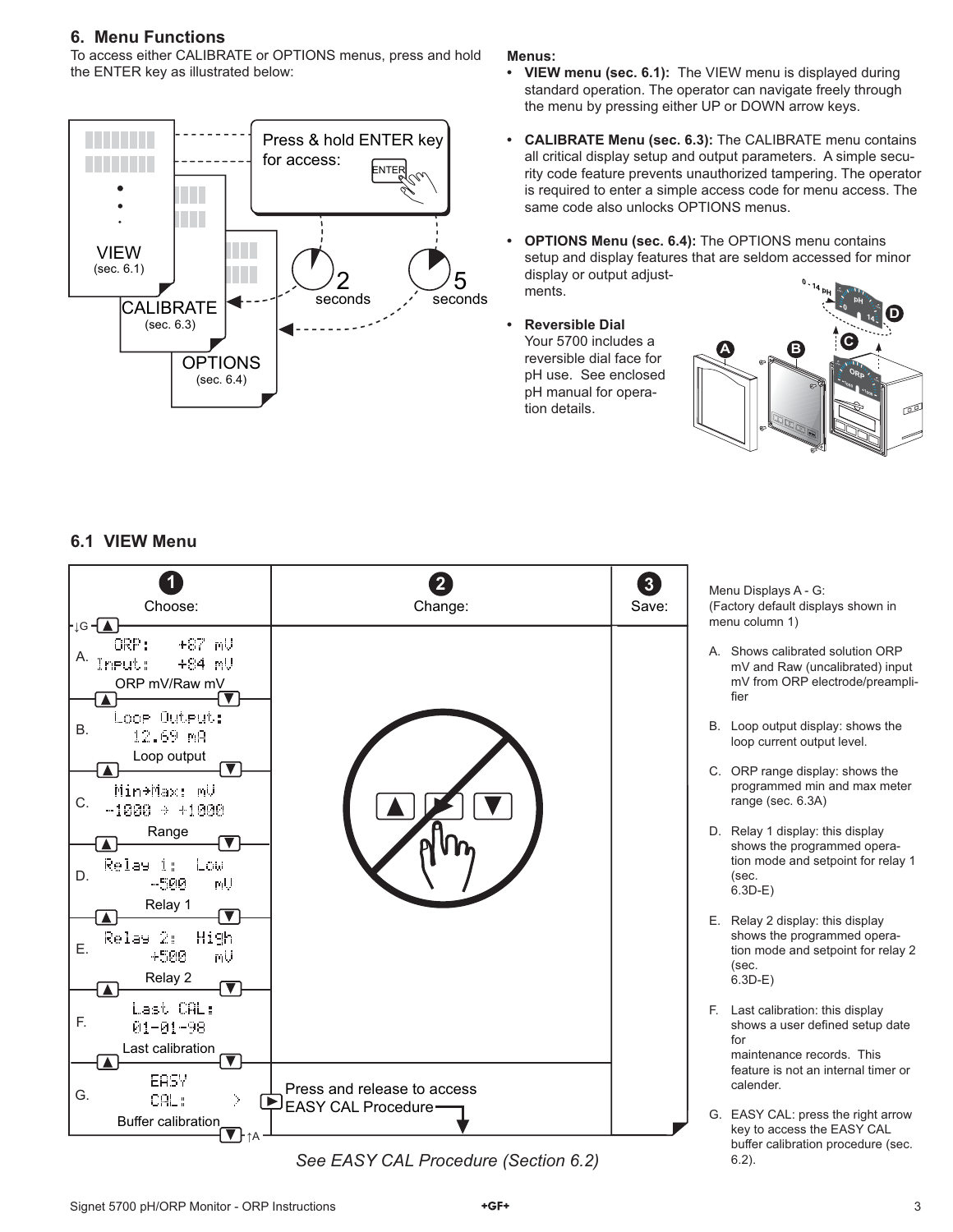## **6.2 EASY CAL Procedure**

**Requirements** 

- This procedure simplifies system calibration using standard pH 4.0 and 7.0 buffers saturated with Quinhydrone (customer supplied). If standard pH 4.0 and 7.0 buffers and Quinhydrone are not available, the system can be calibrated using the CALIBRATE menu standard and slope settings (sec. 6.3B, 6.3C).
- Quinhydrone (customer supplied) is the oxidizer measured by the ORP electrode and is essential for EASY CAL calibration. To guarantee saturation with pH 4.0 and 7.0 buffers, mix 1/8 g (1/4 mL) of Quinhydrone powder for each 50 mL of pH buffer solution (sec. 7).



#### **Technical Note:**

The differences between input mV and ORP mV is a good indication of the electrode's condition. Differences in excess of 50 mV may indicate a need to service the electrode. Refer to electrode manual for maintenance recommendations.

### Theoretical mV values

| <u>pH @ 25 °C</u> | mV     |
|-------------------|--------|
| $\frac{2}{3}$     | $+296$ |
|                   | $+237$ |
| $\frac{4}{5}$     | $+177$ |
|                   | $+118$ |
| 6                 | $+59$  |
| $\overline{7}$    | 0      |
| 8                 | - 59   |
| 9                 | - 118  |
| 10                | - 177  |
| 11                | - 237  |
| 12                | - 296  |
|                   |        |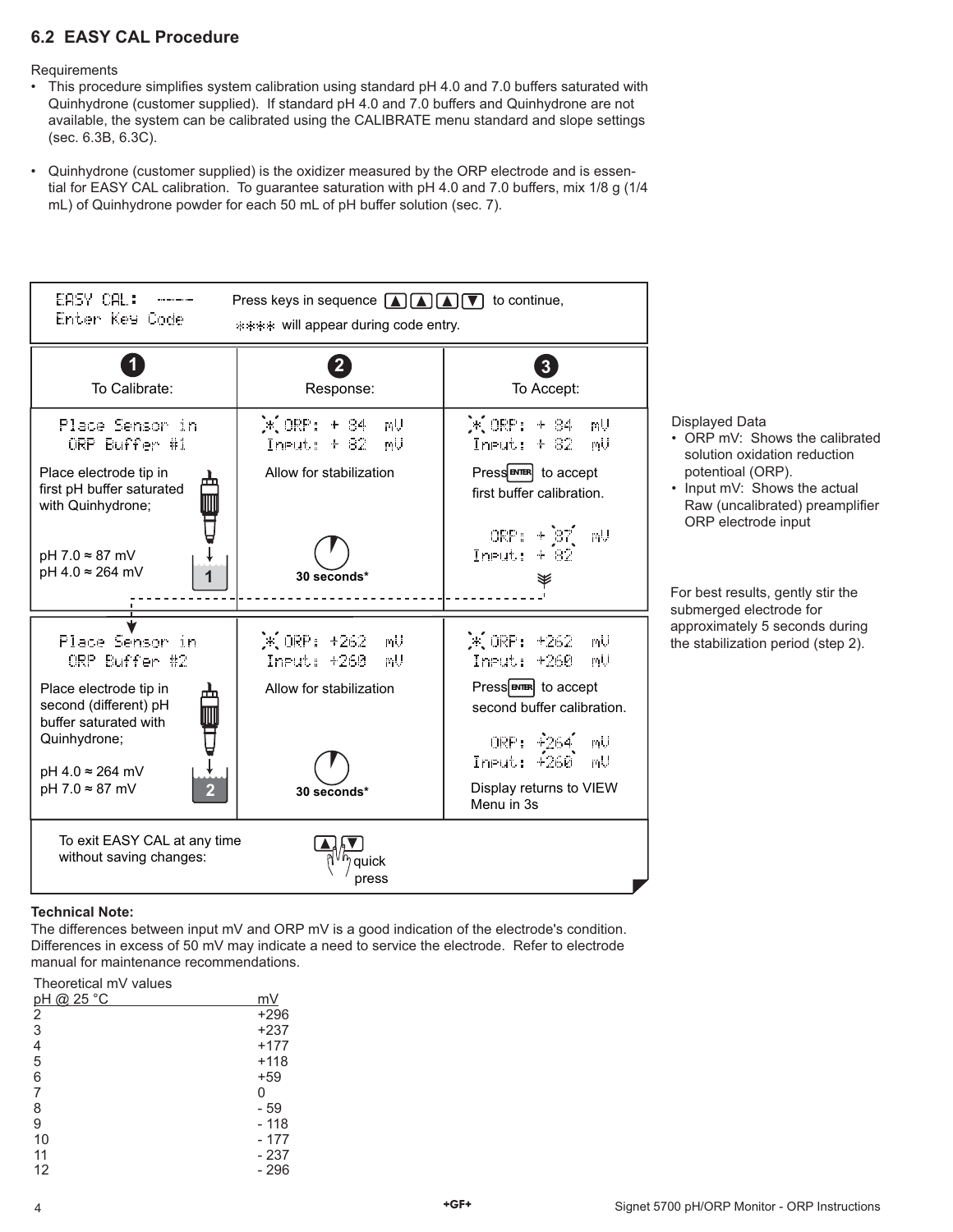## **6.3 CALIBRATE Menu**

#### **Requirements**

System calibration is possible with two known ORP solutions within -1000 mV - +2000 mV. The EASY CAL procedure (sec. 6.2) is recommended when standard pH buffers and Quinhydrone are available. If EASY CAL is performed, manual calibration steps B-C below are not required and should be skipped.



## **Menu Settings A - H:**

(Factory default displays shown in menu column 1)

- A. Sets  $Min \rightarrow Max$  meter dial range, -1000 mV - +2000 mV (factory installed dial, -1000 mV - +1000 mV). Contact factory for custom dial configurations. Does **not effect 4 to 20 mA output**
- B. Sets electrode standard to any value from -1000 mV to +2000 mV (standard value must be ≥120 mV from slope value, step C)
- C. Sets electrode slope to any value from -1000 mV to +2000 mV (slope value must be ≥120 mV from standard value, step B)

#### **Menu items D-G repeat for relay 2 setup.**

- D. Sets relay operation mode Low or High, and ORP (mV) setpoint, -1000 mV - +2000 mV (sec. 5A-B)
- E. Sets relay hysteresis, 00000 02000 mV. Set to zero to disable feature (sec. 5A-B)
- F. Sets relay minimum and maximum pulse setpoint, -1000 mV - +2000 mV (sec. 5C)
- G. Sets relay pulse rate, 000 300 pulses/minute.
- H. Sets user defined setup date for maintenance records. This feature is not an internal timer or calender

## **Quick Reference Calibration Procedures:**

## **2-Point Quick Calibration** (recommended):

- 1. Set solution standard (step B)
- 2. Set solution slope (step C)

**1-Point Calibration** (optional): 1. Set solution standard (step B)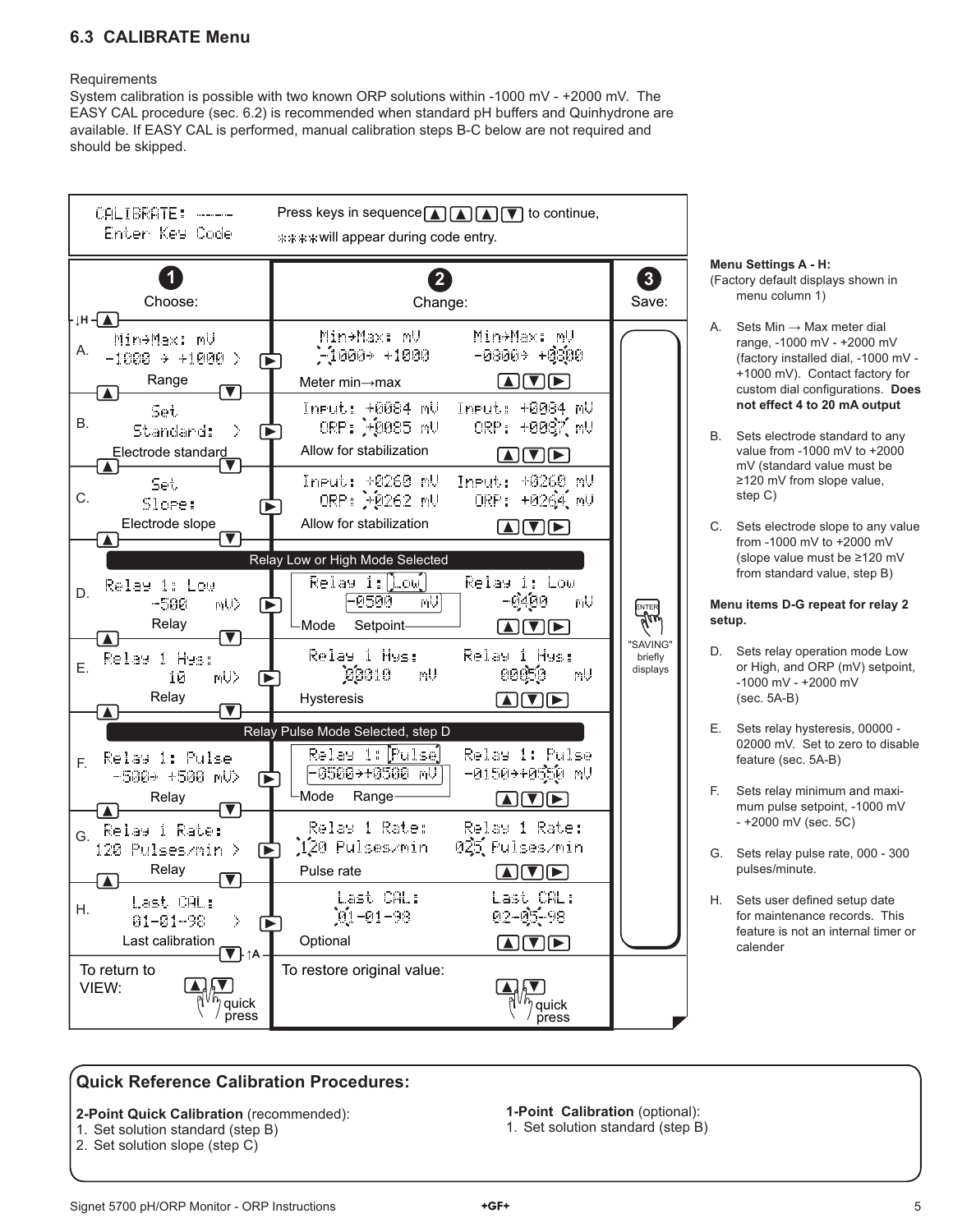### **6.4 OPTIONS Menu**



### **Menu Settings A - E:**

(Factory default displays shown in menu column 1)

- A. Selects display contrast: 5 levels
- B. Sets 4 mA setpoint: -1000 +2000 mV. 4 mA and 20 mA setpoints are reversible
- C. Sets 20 mA setpoint: -1000 +2000 mV. 20 mA and 4 mA setpoints are reversible
- D. Adjusts 4 mA output: 3.0 to 5.0 mA (overrides factory 4.00 mA calibration)
- E. Adjusts 20 mA output: 19 to 21 mA (overrides factory 20.00 mA calibration)

### **7. Parts and Accessories**



Splashproof rear cover #3-5000.395 (code 198 840 227)



5 x 5 inch adapter plate for Signet retrofit #3-5000.399 (code 198 840 224)



Optional surface mount bracket #3- 5000.598 (code 198 840 225)

- Power supply, 120 VAC 24 VAC, #3-5000.075
- pH buffer kit, pH 4.0, 7.0, 10.0, #3-0700.390 (code 198 864 403)
- Front snap-on bezel, #3-5000.525 (code 198 840 226)
- 5700 pH/ORP instruction sheet, #3-5700.090-1 (code 198 869 915)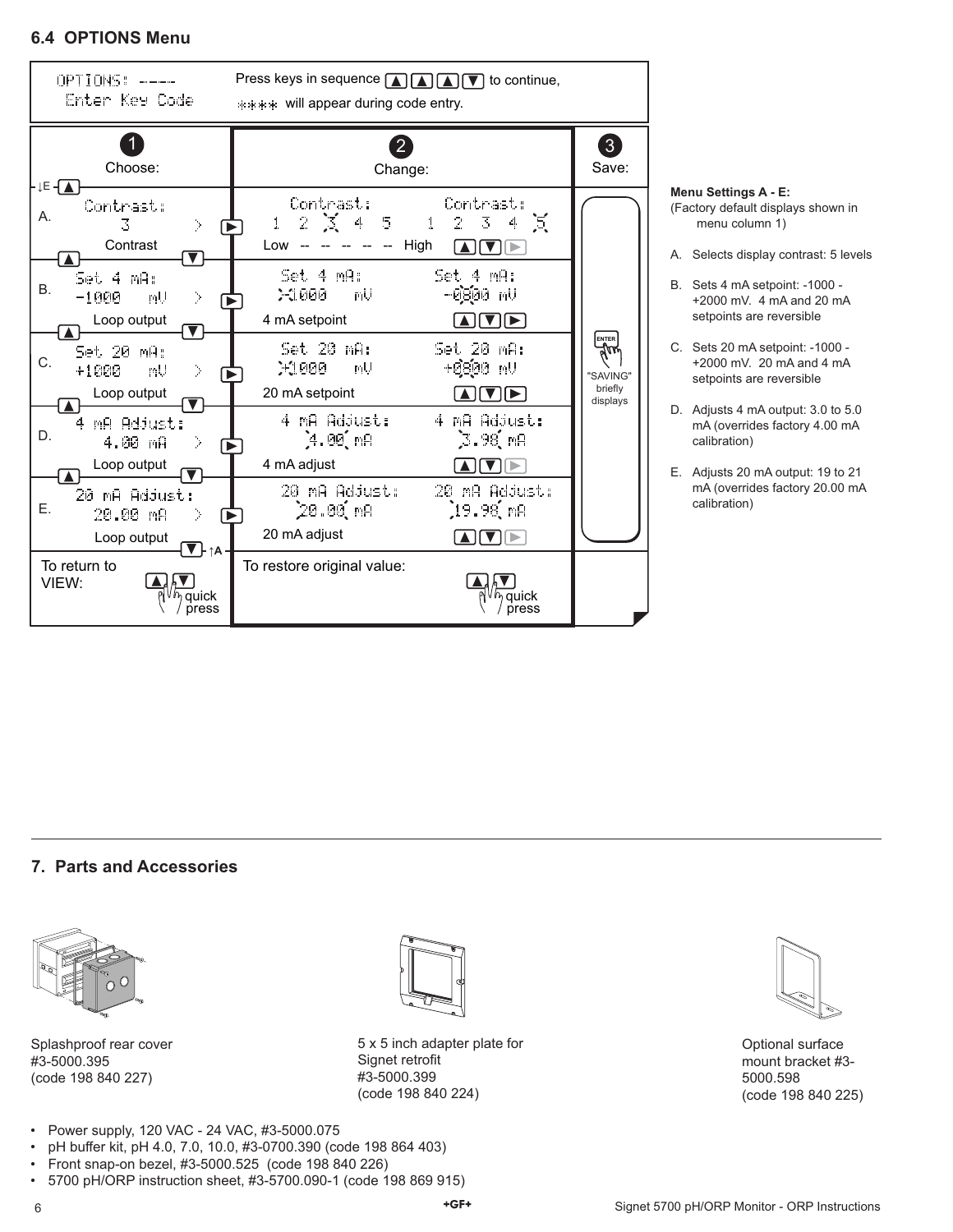## **8. Specifi cations**

#### **General**

| Compatible sensors: Signet 3-2720 pH/ORP Preamplifier/ |               |  |
|--------------------------------------------------------|---------------|--|
|                                                        | Sensor System |  |
|                                                        |               |  |

Accuracy: ±0.2% of full scale

Input range:

• ORP: -1000 to +2000 mV, optically isolated **(standard -1000 to +1000 mV dial included)**

Enclosure:

- Rating: NEMA 4X/IP65 front
- Dimensions: 1/4 DIN, 96 x 96 x 88 mm (3.8 x 3.8 x 3.5 in.)
- Case: ABS plastic
- Keypad: Sealed 4-key silicone rubber
- Weight: Approximately 500 g (18 oz.)

#### Display:

- Type: Microprocessor controlled air-core meter movement and backlit Alpha-numeric 2 x 16 LCD
- Update rate: <1s
- Contrast: User selected
- Relay annunciators: 2 LEDs

### **Electrical**

Power requirements:

• 12 to 24 VDC or 12 to 24 VAC, unregulated, 50-60 Hz, 10 W max.

Relay contacts (2 sets):

- Mechanical SPDT contacts
- Max. voltage rating: 5 A @ 30 VDC, 5 A @ 125 VAC, or 3 A @ 250 VAC, (power factor = 1.0)
- Hysteresis: User adjustable

Current output:

- 4 to 20 mA, non-isolated, internally powered, fully adjustable and reversible
- Update rate: <1s
- Max loop impedance:  $350 \Omega$  with a 12 V instrument supply voltage, 950 Ω with a 24 V instrument supply voltage
- Accuracy: ±0.1% of max. range

| Noise immunity:  | EN50082-2 |
|------------------|-----------|
| Noise emissions: | EN55011   |
| Safety:          | EN61010-1 |

#### **Environmental**

Operating temp.: -10 to 55 °C (14 to 131 °F), 50 °C (122 °F) with optional rear cover Storage temp.: -15 to 80 °C (5 to 176 °F) Relative humidity: 0 to 95%, non-condensing Altitude: 4000 m max. Pollution degree: 2

#### **Agency Approvals**

- CE, UL listed
- Manufactured under ISO 9001

#### **Dimensions**



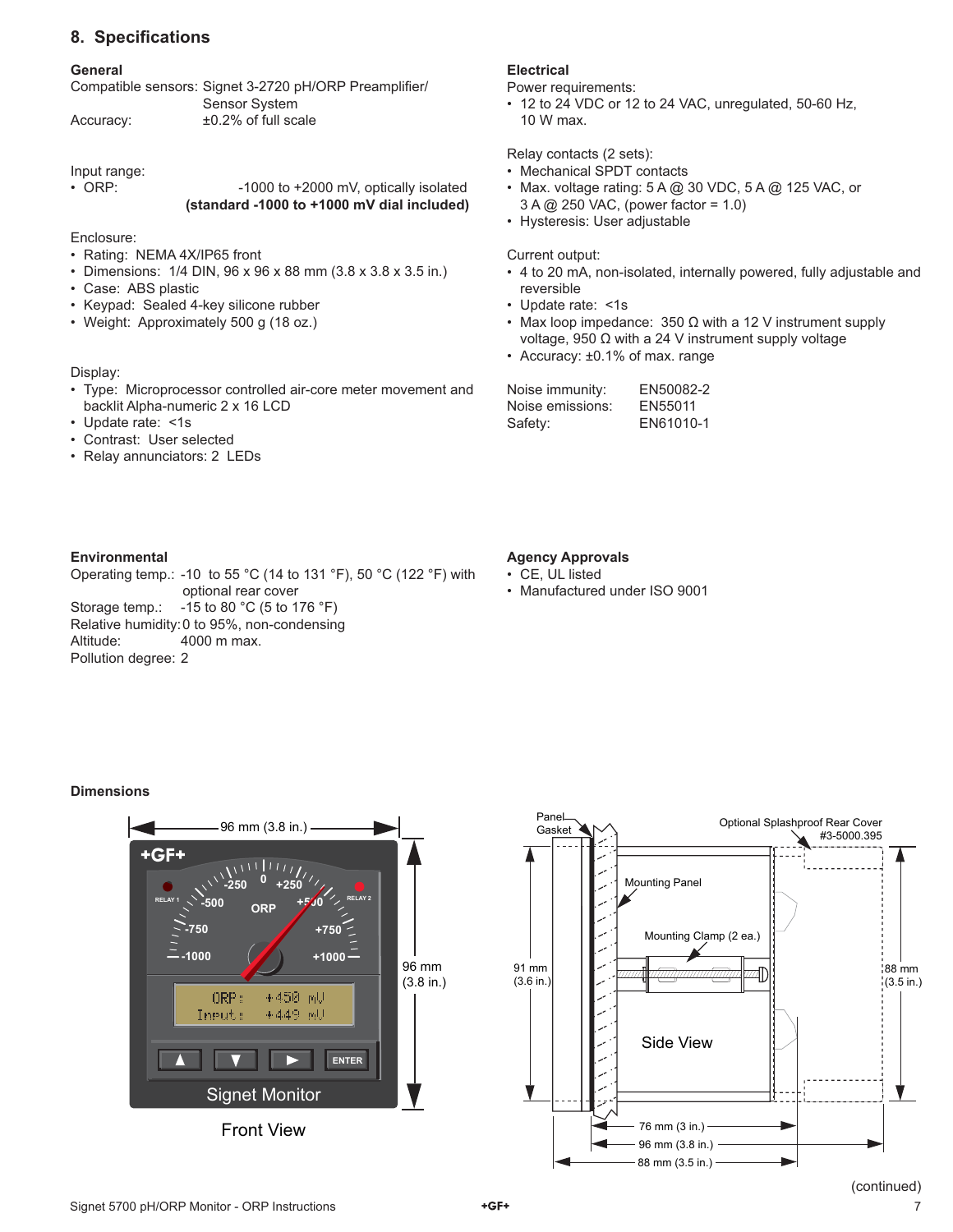

## **9. Quick Reference Menu Parameters**

## **9.1 VIEW Menu Setup Parameters** (sec. 6.1)

| Menu<br><b>Parameters</b> |                                          | <b>Display</b><br><b>Description</b>          | Range                                                                                                     | Factory<br><b>Default</b>  |
|---------------------------|------------------------------------------|-----------------------------------------------|-----------------------------------------------------------------------------------------------------------|----------------------------|
| Α.                        | +87 mV<br>ORP:<br>+84 mU<br>Ineut:       | $\cdot$ ORP mV<br>Raw sensor mV               | $\cdot$ -1000 mV - +2000 mV<br>$\cdot$ -1000 mV - +2000 mV                                                | n/a<br>n/a                 |
| <b>B.</b>                 | Loor Outrut:<br>12.69 mA                 | Current loop<br>output                        | $3 - 21$ mA                                                                                               | n/a                        |
| C.                        | Min→Max: mV<br>$-1000 \rightarrow +1000$ | $Min \rightarrow Max$ meter<br>and dial range | $-1000$ mV -<br>$+2000$ mV                                                                                | $-1000$ mV -<br>$+1000$ mV |
| D.                        | Relay 1:<br>l ou<br>-500<br>mU           | • Relay 1 mode<br>• Relay 1 setpoint          | Low, High, or Pulse,<br>$-1000 - +2000$ mV                                                                | Low<br>$-500$ mV           |
| Е.                        | <b>High</b><br>Relay 2:<br>мU<br>+500    | • Relay 2 mode<br>• Relay 2 setpoint          | Low, High, or Pulse,<br>$-1000 - +2000$ mV                                                                | High<br>$+500$ mV          |
| F.                        | Last CAL:<br>$01 - 01 - 98$              | Last calibration<br>date                      | $00 - 00 - 00 -$<br>$39 - 39 - 99$                                                                        | $01 - 01 - 98$             |
| G.                        | EASY<br>Σ<br>CAL:                        | <b>EASY CAL</b><br>procedure                  | Two pH buffers saturated<br>with Quinhydrone required:<br>$pH$ 4= +87 mV,<br>pH 7= +264 mV,<br>(sec. 6.2) | n/a                        |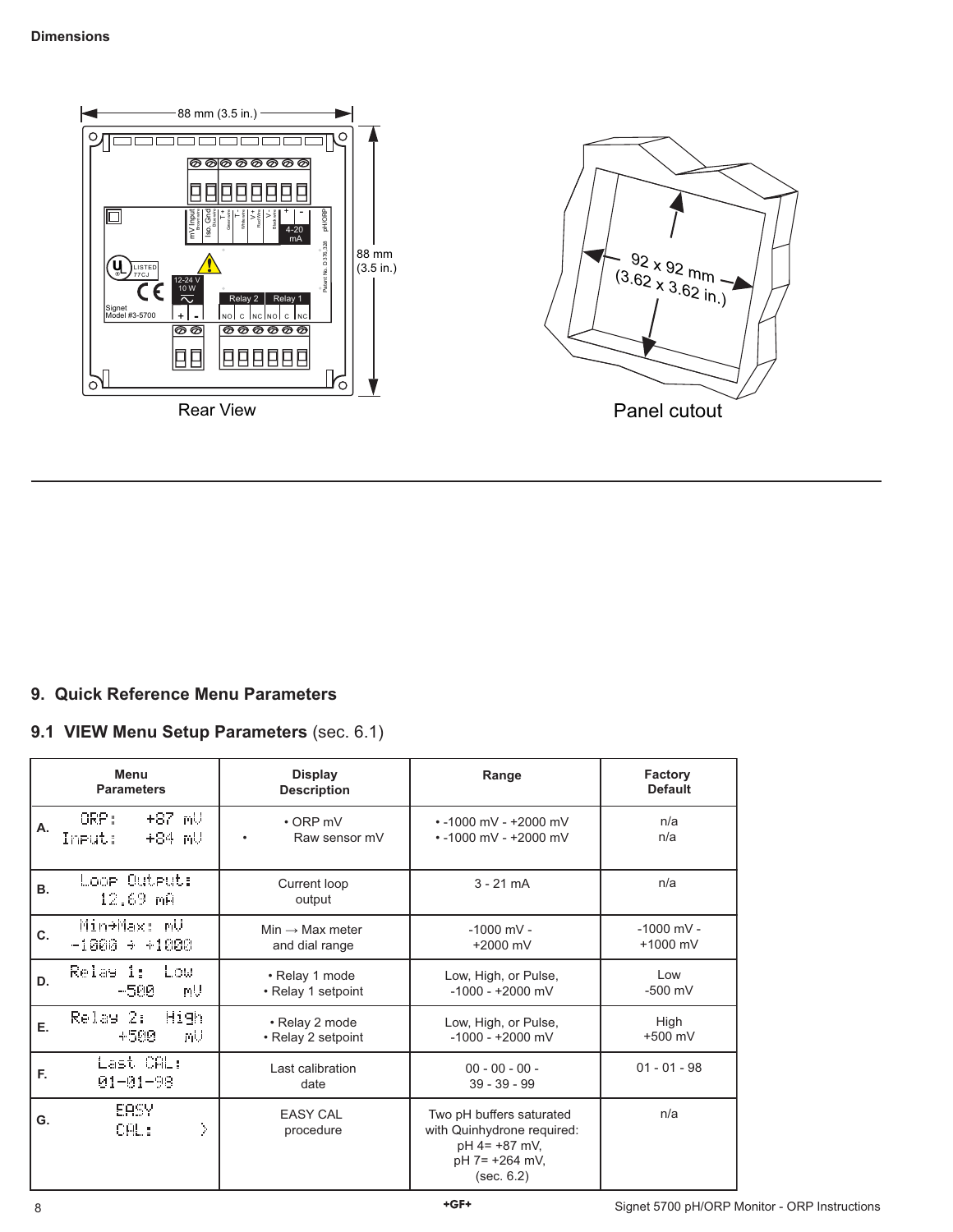## **9.2 CALIBRATE Menu Setup Parameters** (sec. 6.3)

|    | Menu<br><b>Parameters</b>               | <b>Display</b><br><b>Description</b>      | Range                              | Factory<br><b>Default</b> |
|----|-----------------------------------------|-------------------------------------------|------------------------------------|---------------------------|
| Α. | Min+Max: mV<br>$-1000 \div +1000$<br>D. | Min $\rightarrow$ max<br>meter/dial range | $-1000 -$<br>$+2000$ mV            | $-1000 -$<br>$+1000$ mV   |
| В. | Set.<br>Standard:<br>Σ                  | Manual electrode standard<br>calibration  | $-1000 -$<br>$+2000$ mV            | n/a                       |
| C. | Set.<br>Slore:                          | Manual electrode slope<br>calibration     | $-1000 -$<br>$+2000$ mV            | n/a                       |
| D. | Relay 1: Low<br>-500.<br>mU>            | • Relay 1 mode<br>• Relay 1 setpoint      | Low or High<br>$-1000 - +2000$ mV  | Low<br>$-500$ mV          |
| Е. | Relay 1 Hys:<br>mU><br>10               | Relay 1 hysteresis                        | 00000 - 02000 mV                   | $10 \text{ mV}$           |
| F. | Relay 1: Pulse<br>-500+ +500 mU>        | • Relay 1 mode<br>• Relay 1 range         | Pulse<br>$-1000 - +2000$ mV        | $-500 - +500$ mV          |
| G. | Relay 1 Rate:<br>120 Pulses/min >       | Relay 1<br>pulse rate                     | $000 - 300$<br>pulses/minute       | 120<br>pulses/minute      |
| н. | Last CAL:<br>><br>$01 - 01 - 98$        | Last calibration<br>date                  | $00 - 00 - 00 -$<br>$39 - 39 - 99$ | $01 - 01 - 98$            |

**Relay mode and setpoint displays repeat for relay 2 setup**

## **9.3 OPTIONS Menu Setup Parameters** (sec. 6.4)

|           | Menu<br><b>Parameters</b>         | <b>Display</b><br><b>Description</b> | Range                 | Factory<br><b>Default</b> |
|-----------|-----------------------------------|--------------------------------------|-----------------------|---------------------------|
| Α.        | Contrast:<br>X<br>3               | Display contrast                     | $0$ to 5              | 3                         |
| <b>B.</b> | Set 4 mA:<br>Σ<br>mU<br>$-1000$   | 4 mA setpoint                        | $-1000 -$<br>+2000 mV | $-1000$ mV                |
| C.        | Set 20 mA:<br>X<br>$+1000$<br>mU  | 20 mA setpoint                       | $-1000 -$<br>+2000 mV | $+1000$ mV                |
| D.        | MA Adjust:<br>4.<br>D,<br>4.00 mA | 4 mA adjust                          | 3.0 to 5.0 mA         | $4.00 \text{ mA}$         |
| Е.        | 20 mg Adjust:<br>20.00 mA<br>⋗    | 20 mA adjust                         | 19 to 21 mA           | 20.00 mA                  |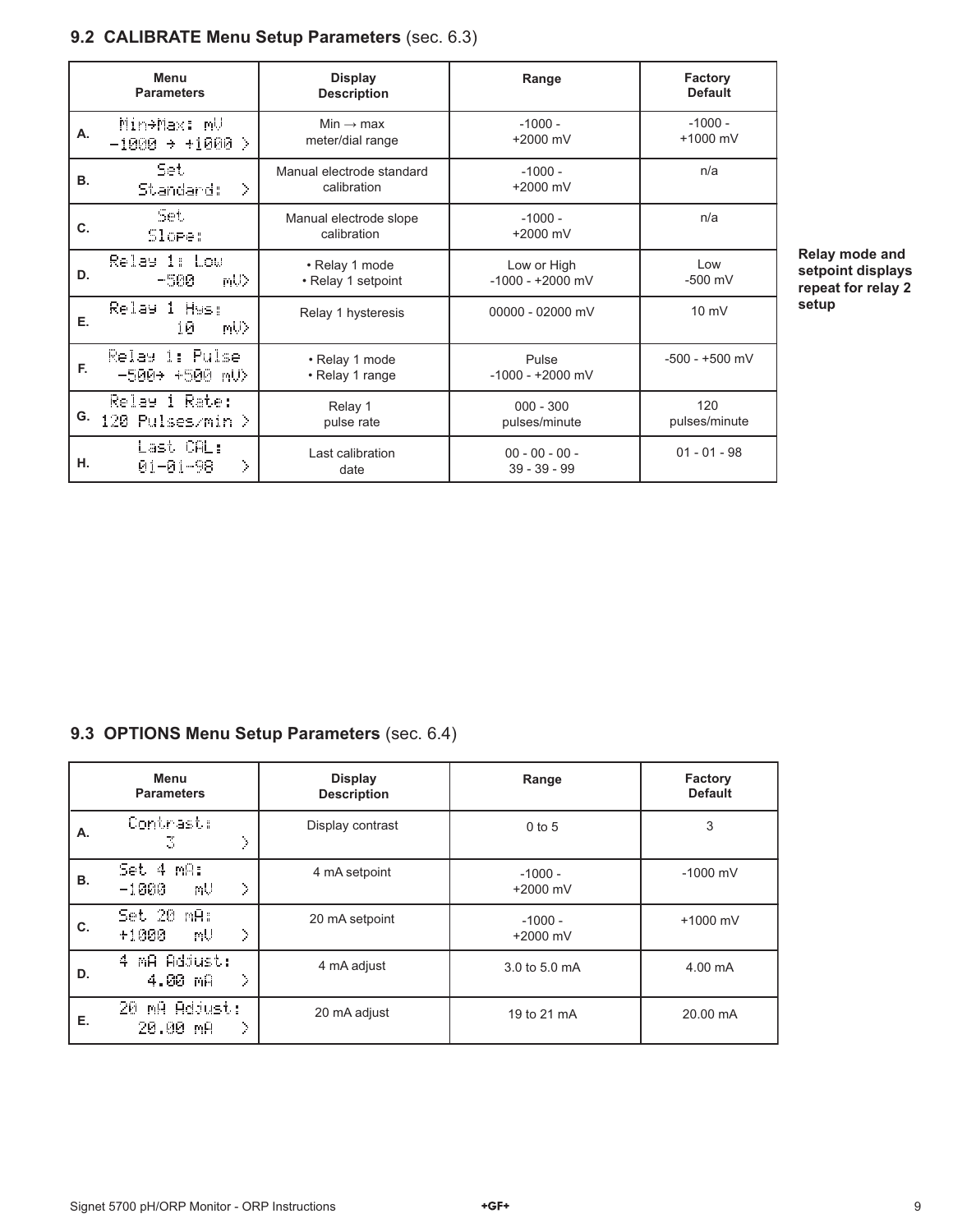#### 1. 7.04 pH +25.0°C (Example↑) pH electrode installed in preamplifier Remove pH electrode and replace with recommended ORP electrode (sec. 2). 2. CHECK SENSOR ? Electrode not installed in preamplifier mV input from preamplifier out of range (≤ -1000 mV) Missing or wrong electrode identification resistance applied to rear T+ and T- terminals. 1) Verify preamplifier/electrode input connections and electrode installation (sec. 2). 2) Disconnect Green and White preamplifier wires from rear T+ and T- terminals. Measure ORP electrode identification resistance across disconnected wires for 9.0 kΩ - 10.8 kΩ. If measured resistance is out of range: • Wrong electrode installed in preamplifier (pH electrode =  $3 k\Omega$  @ 25°C (77 °F)) • Faulty preamplifier contacts, see preamplifier manual for additional information • Faulty electrode, see electrode manual for additonal information 3) To verify instrument: • Disconnect Green and White preamplifier wires from rear T+ and T- terminals, then install a 10 kΩ fixed resistor across the terminals. • Disconnect Brown and Blue preamplifier wires from rear mV Input and Iso. Gnd terminals. Install shorting strap (jumper) across mV Input and Iso. Gnd terminals. • Power instrument and verify 0 mV on the "Input mV" display (sec. 6.3B). If 0 mV ±5 mV are not displayed, the instrument requires factory calibration. If "Input mV" are within ±5 mV, calibrate instrument "Set Standard" for 0 mV (sec. 6.3B). • If instrument displays correctly after calibration, instrument is ok; preamplifier and/or electrode problem exists. Refer to preamplifier and electrode manual for troubleshooting information. 3. Out Of Range Use Manual Cal pH buffers other than pH 4 and 7 saturated with Quinhydrone used during EASY CAL procedure; pH 4= +87 mV, pH 7= +264 mV Use pH 4 and 7 buffers (ONLY) saturated with Quinhydrone for EASY CAL procedure (sec. 6.2). The EASY CAL procedure simplifies manual Standard and Slope calibration in the CALIBRATE Menu (sec. 6). The instrument can be calibrated using two buffers of known ORP by this method (sec. 6.3B, 6.3C). If manual calibration is performed, the EASY CAL procedure is not required. 4. ! Same Buffer | Same pH buffer used for EASY CAL solution #1 and solution #2 Use different buffer saturated with Quinhydrone for EASY CAL procedure solution #1 and solution #2 (sec. 7). Do not calibrate both points with the same buffer! 5. ORP: +2000 mV Input: +2000 mV (display stuck at +2000 mV) Excessive mV input from preamplifier Faulty preamplifier, refer to preamplifier manual for additional information To verify instrument input: • Disconnect Brown and Blue preamplifier wires and install shorting strap (jumper) across rear mV input and Iso Gnd terminals. • Power instrument and verify 0 mV on display. If 0 mV is not displayed, calibrate Standard input for 0 mV (sec. 6.3B) • If instrument displays correctly after calibration, instrument is ok. If error condition persists, instrument requires factory service.

## **10. Troubleshooting**

Display | Problem | Solution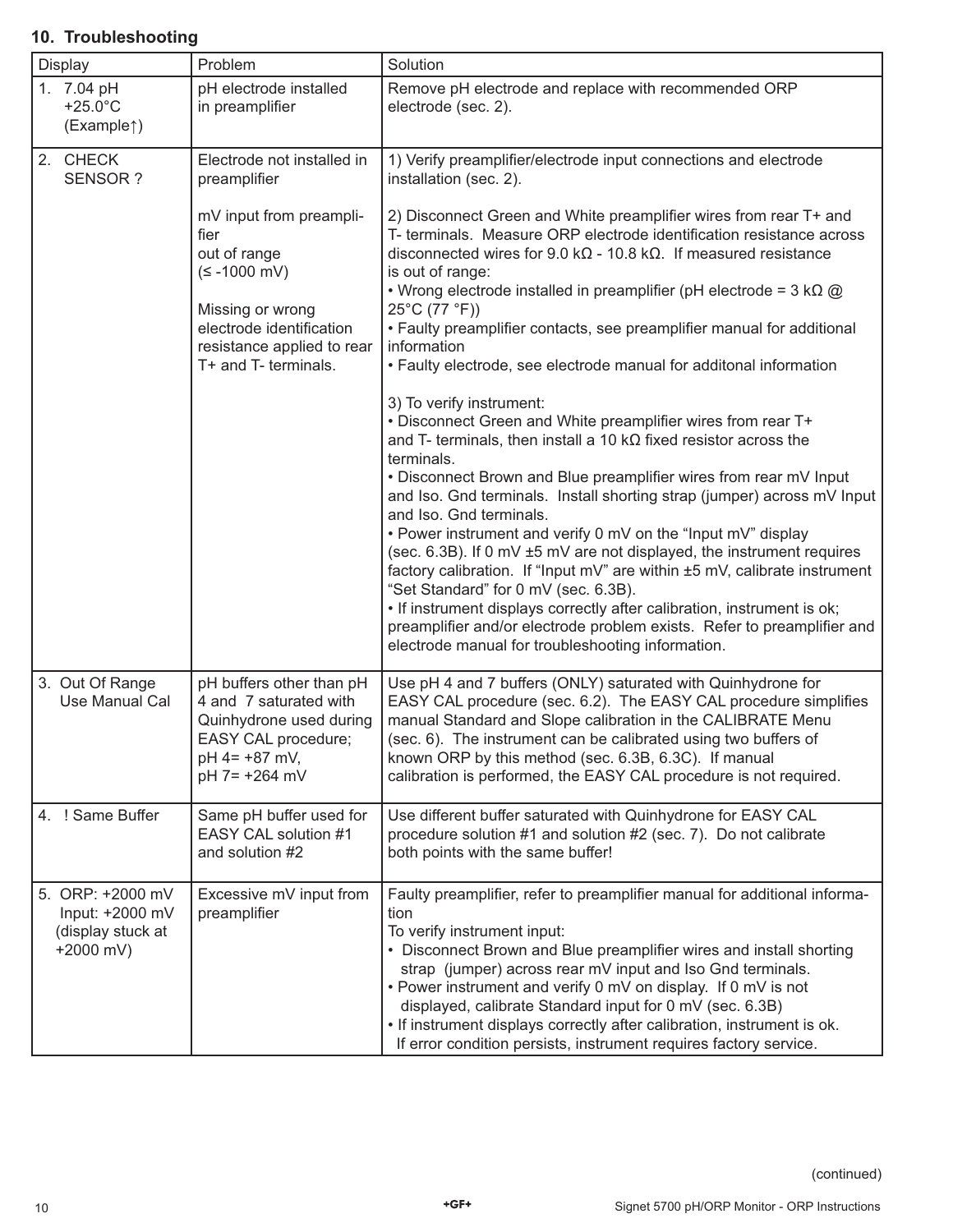|    | <b>Display</b>                                  | Problem                                                                                                       | Solution                                                                                                                                                               |
|----|-------------------------------------------------|---------------------------------------------------------------------------------------------------------------|------------------------------------------------------------------------------------------------------------------------------------------------------------------------|
|    | 6. ! ORP must be<br>2000 or less                | ORP (mV) input greater<br>than +2000 mV, or improp-<br>erly entered during Stan-<br>dard or Slope calibration | A) Use solution of known ORP within -1000 - +2000 mV range<br>B) Enter mV value within -1000 mV - +2000 mV during stan-<br>dard or slope calibration (sec. 6.3B, 6.3C) |
| 7. | Slope Too Close<br><b>To Standard</b>           | ORP slope calibration too<br>close to ORP standard<br>calibration                                             | (CALIBRATE Menu sec. 6.3 only)<br>Calibrate ORP slope using an ORP solution ≥120 mV from the<br>ORP<br>standard solution (sec. 6.3C).                                  |
| 8. | Value Must Be<br>-1000 Or More                  | Relay, 4 mA, or 20 mA<br>ORP (mV) setpoint en-<br>tered out of range                                          | Enter ORP setpoint within -1000 - +2000 mV range (sec. 6.3,<br>6.4)                                                                                                    |
| 9. | Value Must Be<br>2000 Or Less                   | Relay, 4 mA, or 20 mA<br>ORP (mV) setpoint en-<br>tered out of range                                          | Enter ORP setpoint within -1000 - +2000 mV range (sec. 6.3,<br>6.4)                                                                                                    |
|    | 10. Value Must Be<br>300 Or Less                | Relay pulse setting greater<br>than 300 pulses per min-<br>ute                                                | Enter relay pulse setting within 0 - 300 pulses per minute (sec.<br>6.3F)                                                                                              |
|    | 11. SETUP READ<br><b>ERROR</b><br>Press any Key | Power fault occurred while<br>saving setup menu entry                                                         | Press any key to reload factory defaults then reprogram sys-<br>tem setup parameters.                                                                                  |

## **11. Maintenance**

Clean the instrument case and front panel with a soft cloth and a mild soap solution.

## **Notes:**